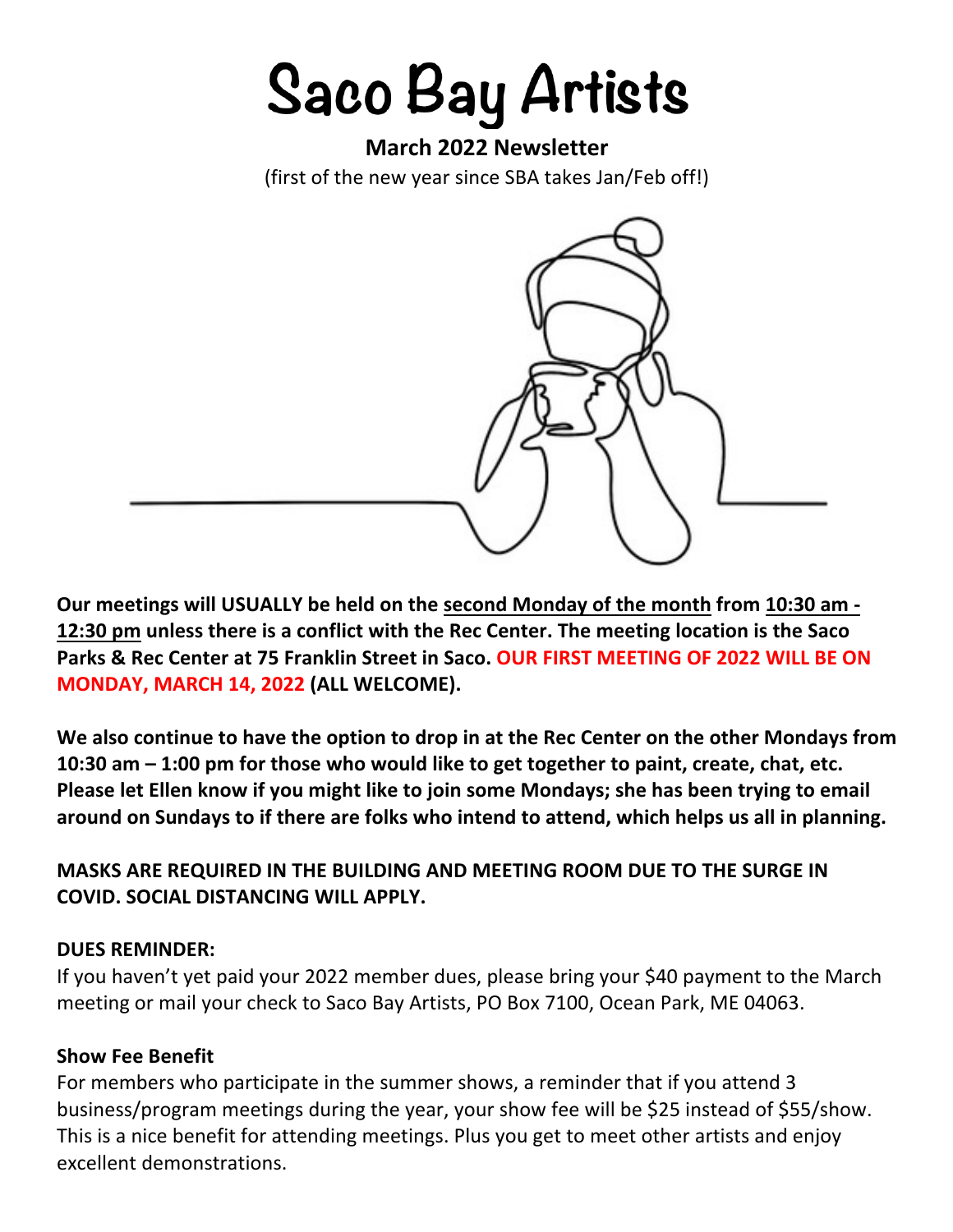# **SBA Art Show at the Dyer Library**

An exhibit of SBA artists will be featured during the month of April at the Dyer Library in Saco. Robert Dunn is organizing and here's what we know so far:

- Each SBA member may submit up to 3 pieces depending on the size; the maximum size is 16x20 (one piece limit) or 2-3 smaller pieces. All must be wired for hanging (no sawtooth) and should be framed unless gallery wrapped.
- Robert does not think cabinets would be available to include non-hung art at this time so there probably won't be an opportunity to include sculpture, pottery, etc. during this exhibit.
- Robert will create painting labels and will need the following information for each piece:
	- o Title
	- o Medium/substrate (e.g. oil on canvas, acrylic on panel)
	- o Dimensions
	- o Artist's name
	- $\circ$  Optional description of the piece
	- o Please also include your contact details and the price for the piece but that information will be kept separate from the painting label; if your piece is NOT for sale, please indicate that as NFS
	- o There is no particular theme for the show, but at the December meeting everyone talked about submitting some "favorites" from their collections
- **NOTE: Robert will need the information for the labels ahead of time so knows how many pieces he will have and the sizes; please provide him this information by March 15 so he has time to prepare: rcdunnjr@gmail.com (or 207-502-9304)**
- Delivery of the pieces will take place on Monday, April 4 at the Dyer Library from 9:30- 10:30 am and volunteers will be needed to work with Robert as a committee for intake and hanging of the work throughout the morning. If you cannot drop your artwork during that hour, please arrange for someone else to take it for you.
- The library hours (for viewing) are currently as follows:
	- o Mon., Wed., and Fri.: 9:30 a.m.-5 p.m.
	- $\circ$  Tue. and Thu.: 9:30 a.m. -8 p.m.
	- o Sat. 9:30 a.m.-12:30 p.m.
- The exhibit will be taken down on Friday, April 29 and pick up time will be 9:30-10:30 am that day.
- Due to COVID concerns, there may not be an opportunity for an "opening" event for the exhibit. This will be determined closer to April, but Tuesday, April 5 from 5-7 pm may be a target date if we are able to host an event to meet the artists.
- There have been suggestions to put the show details in the Saco city newsletter, the Courier, etc. Please help us find other opportunities to get the word out.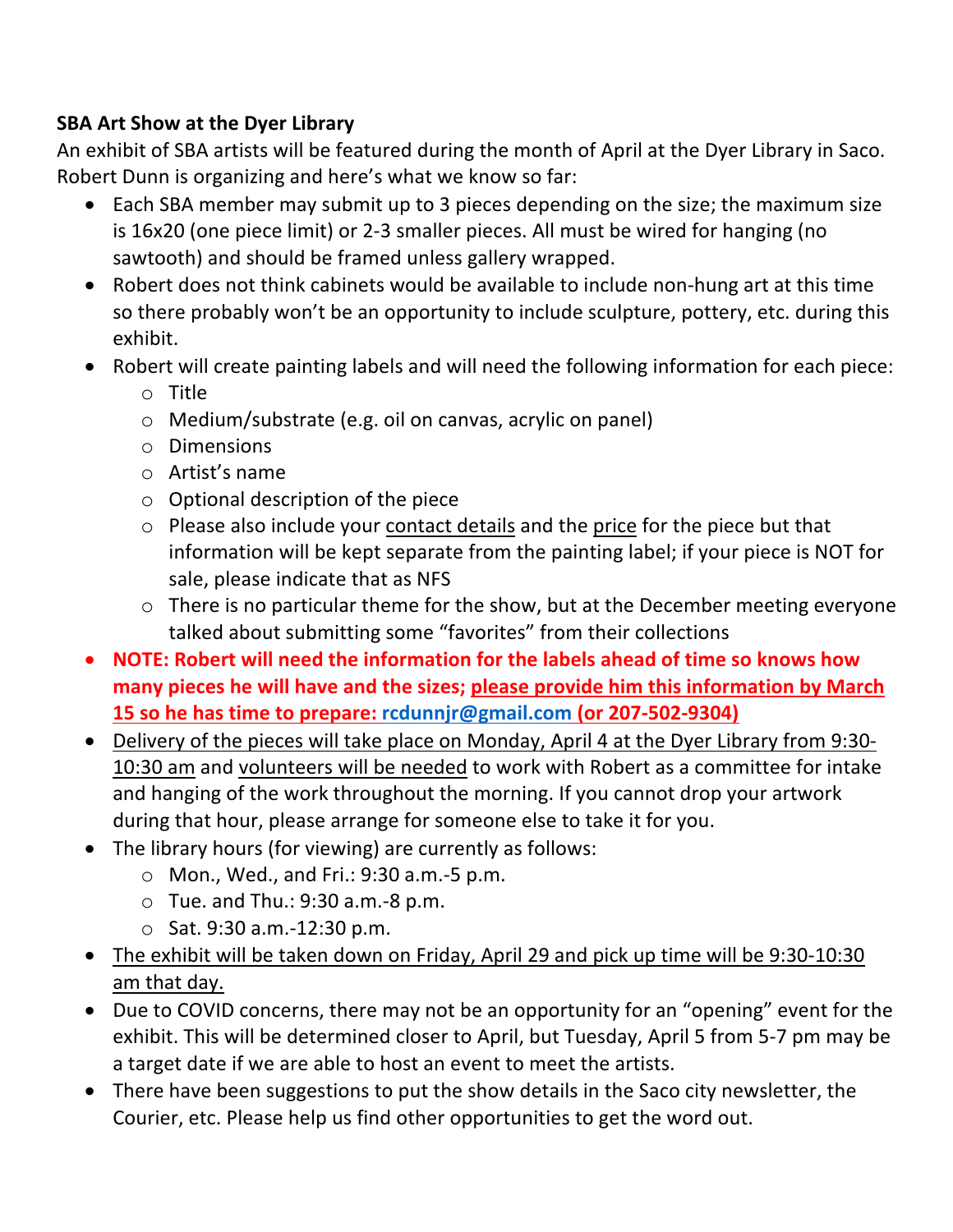# **SBA Shows in Ocean Park**

The dates have been set for the 2022 SBA Shows in Ocean Park: Monday, July 5, Saturday, August 6, and Saturday, September 3. Shows will be held from 9 AM to 4 PM on the Ocean Park Library lawn at 11 Temple Avenue, between West Grand and Seaside Avenues. Artists can set up starting at 6:00 AM and must remain set up until 4 PM. Kathy sent an email with all the information in January, but you can also visit the SBA website to print or download the show application and guidelines:

https://www.sacobayartists.org/pdf/SBAShowApplication2022.pdf https://www.sacobayartists.org/pdf/SBAShowGuidelines2022.pdf

## **Monthly Sketching at Libby Library**

- Sylvia confirmed that sketching will continue in 2022 at the Libby Library in Old Orchard Beach on the second Thursday of the month from 1-4 pm. Dates are as follows:
	- o June 9
	- $\circ$  July 14
	- $O$  Aug 11
	- o Sept 8
	- o Oct 13

## **Demos**

Christine Labaree has offered to host a demo at our March meeting on how she set up a website for her art (https://www.christinelabaree.com/) to use as a sales and marketing tool. A number of SBA members voiced an interest in creating websites for themselves but don't know where to start or are concerned that the process might be too technologically cumbersome. Fortunately the hosting service at Fine Art Studio Online (FASO: https://www.faso.com/) makes it easy because it's designed specifically for artists (not IT professionals!) and some marketing tools are included in the FASO subscription. Christine will take us behind the scenes on her website to show what she can do with it and how.

Ellen is seeking volunteers to host demos during our monthly SBA meetings throughout 2022. And you get paid for it too! You are encouraged to show us how you make your art, but if you prefer not to "perform," a demo related to your art/technique, tips of the trade, history/influencers, etc. would be just as valuable. So feel free to get creative!

#### **Member Update**

On a sad note, long time SBA member and distinguished artist, Joseph Cousins, will no longer be taking part in our Ocean Park Shows. After bouts with COVID and its long-term effects over the past 2 years, Joe is concentrating on painting and promoting his gallery in Freeport. After 42 years, Joe and his wife Linda have also retired from their posts as Director and Co-Director of the Yarmouth Clam Festival. They are well liked in our area and his art is well sought after. We will miss them and wish them well.